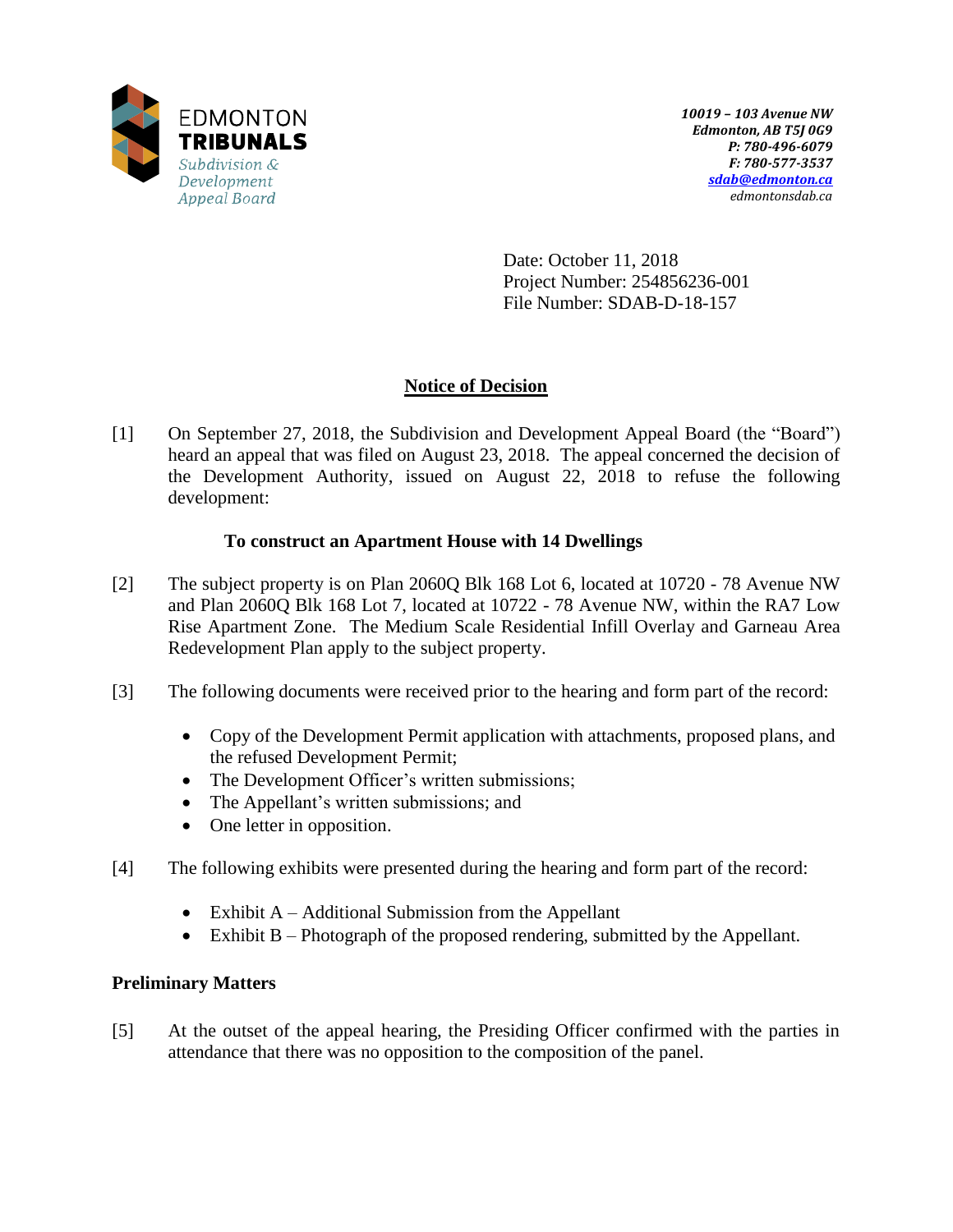- [6] The Presiding Officer outlined how the hearing would be conducted, including the order of appearance of parties, and no opposition was noted.
- [7] The appeal was filed on time, in accordance with Section 686 of the *Municipal Government Act*, RSA 2000, c M-26 (the "*Municipal Government Act*").

#### **Summary of Hearing**

- *i) Position of the Appellant, Mr. Prins, representing Maltby & Prins Architects, who was accompanied by Mr. Frost*
- [8] The proposed development was designed in keeping with the characteristics of the neighbourhood.
- [9] The proposed parking spaces will be sufficient for the proposed development as not all of the tenants will have vehicles.
- [10] The units are small studio units and would not be suitable for families.
- [11] The proposed development complies with the setback and square footage requirements and the main issue is the proposed development has an excess in the number of required units allowed in the *Edmonton Zoning Bylaw.*
- [12] They met with City Departments to discuss landscaping and garbage disposal which complies with the regulations in the *Edmonton Zoning Bylaw.*
- [13] The building is designed to fit in with the streetscape. The front of each unit will be finished with different colors giving each unit some individuality.
- [14] Mr. Frost stated that the proposed site is just shy of being able to be classified as a transit oriented development. In their opinion, if the building was closer to the Avenue they would only need 10 parking spaces. In their opinion, all of the 14 parking spaces will not be utilized.
- [15] The proposed development fits in the allowable building pocket for the front and side setbacks and building height.
- [16] Mr. Prins and Mr. Frost provided the following information in response to questions by the Board:
	- a. Tenants of the units will be for students and possibly seniors as this will be a low income property.
	- b. Access to the three floors of the building will be from stairs.
	- c. Balconies will provide addition space for the small units. Privacy screening will separate each balcony. The balconies will not overlook another unit.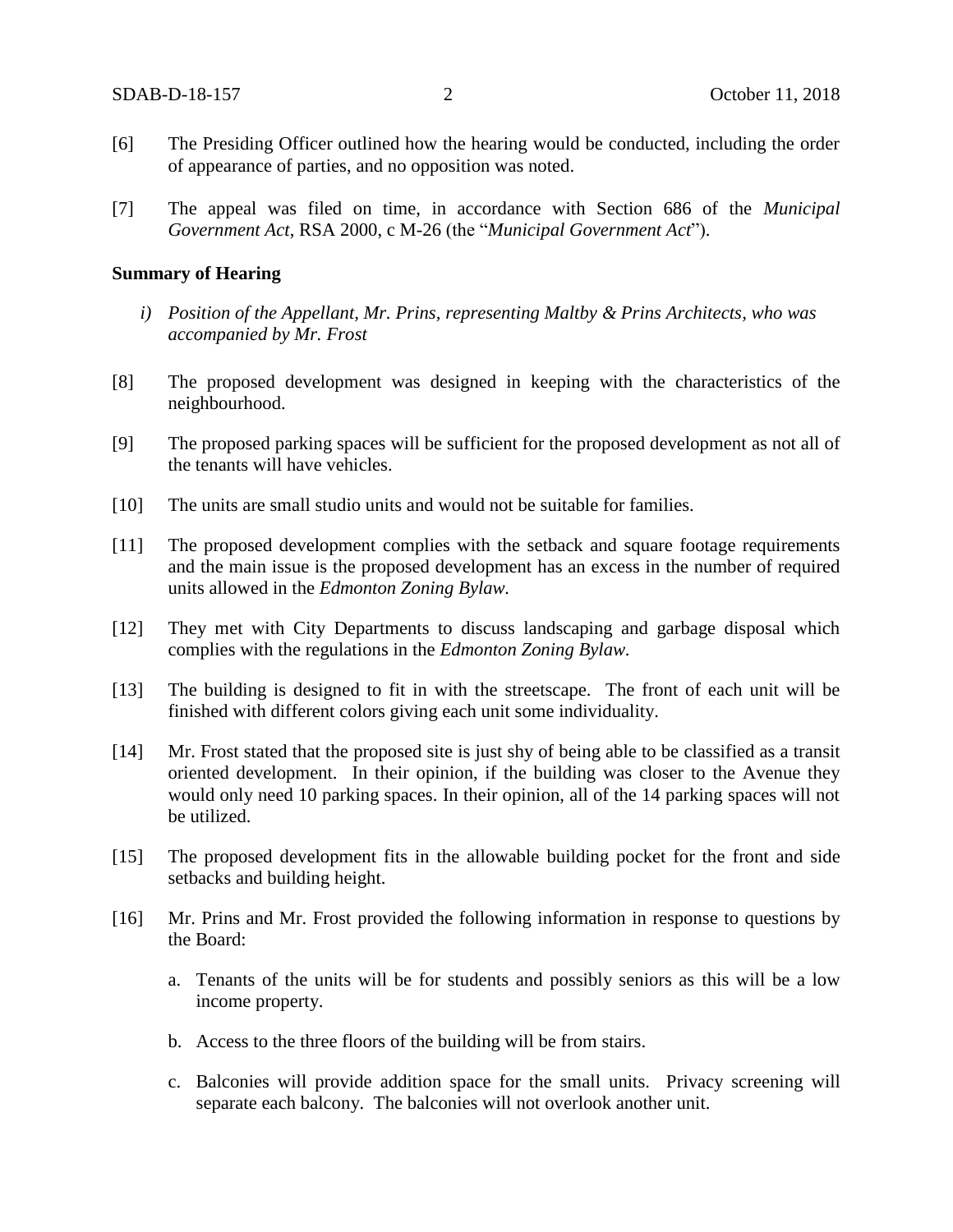- d. There will be fencing and landscaping around the entire property.
- e. Access to the four main floor units can be from the main entrance or the patio units. Two of the main floor units have their own yard space.
- f. The fenced amenity area can be used by all of the tenants.
- g. They intend to sell the units with the option to rent if needed.
- h. The building was designed for 14 units instead of 10 as there is room on the property to allow for this type of development.
- i. The patio railing meets the required building code.
- j. The balconies on the front units will face Ronald McDonald House and the rear balconies will face the rear lane and residential properties. The glass on the balconies will be frosted and trees at the rear of the property will provide additional privacy.
- k. With regard to the Area Redevelopment Plan (ARP), Mr. Prins stated that the building is designed for smaller economical units. They want affordable units and by building 14 units, they will be affordable.
- *ii) Position of the Development Officer, Mr. Yeung*
- [17] Mr. Yeung provided the following information in response to questions by the Board:
	- a. In his opinion, the building is in close proximity to the University of Alberta and the units will be affordable for students.
	- b. The Policy Objectives for Low Rise Apartment Housing is to support non-family oriented or medium density residential developments that front onto major arterial roadway and is separated from adjacent residential development by laneways.
	- c. Although the units are small, families could live in the units as the property will be fenced.
	- d. A 6 foot fence will exceed the allowable height at the front of the property but a 4 foot fence would be allowable.
	- e. The proposed development was circulated to Transportation who did not have an objection with the deficiency in visitor parking spaces.
	- f. Concerns were received from the Community Consultation regarding the deficiency of one visitor parking space which could result in an increase of on-street parking in the neighbourhood.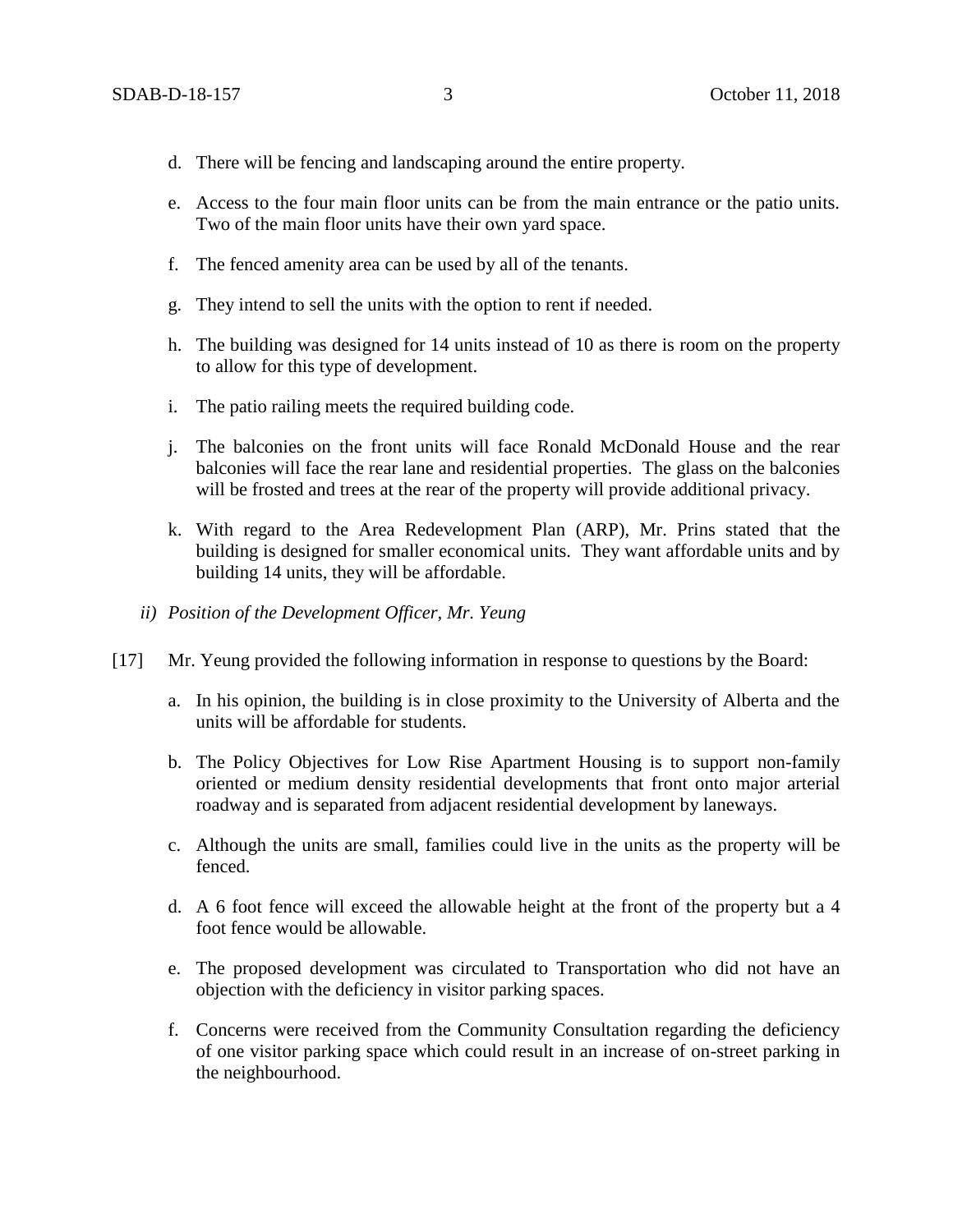- g. The intent of the Garneau ARP is to reduce building mass along the facades. He agrees that the balconies will allow more space for tenants.
- h. The application would need to be reviewed to allow a 6 foot high fence.
- i. He does not have demographic statistics to confirm the housing market in the University area. However, he does agree that units could be used by students as the proposed development is in close proximity to the University of Alberta.
- j. Allowing 14 units will have an impact on the number of required parking spaces with a deficiency of one visitor parking space.
- k. The intent is to increase density and residential uses in neighbourhood.
- l. The existing footprint would not change even if the size of the units was increased. This could reduce the number of required parking spaces.
- m. There would not be a change in density if the building was oriented differently.
- n. He confirmed that the proposed development complies with all of the setbacks.
- o. He agreed that privacy screening will mitigate any privacy issues from other units. There is additional space from the rear balconies to the rear property line.
- *iii) Position of Ms. Winkler, affected Property Owner in Opposition of the Appellant*
- [18] She and her family own three houses within the 60 metres notification radius. She has lived in this area for over 12 years.
- [19] She has two children, bikes to work, and walks to the stores in the neighbourhood. There are only a few children in the neighbourhood even though there is a school, swimming pool, and grocery stores in the neighborhood.
- [20] She has not been contacted by the developer regarding the proposed development.
- [21] There are parking issues in the area as Ronald McDonald House is across the street from the subject Site.
- [22] The proposed development will eliminate two houses that are in disrepair but does not feel the development will enhance the community.
- [23] In her opinion, the proposed development should be diverse housing. The units will be used by single students who would not likely invest in the community.
- [24] They use their back yard regularly and feel the proposed development will negatively impact their privacy.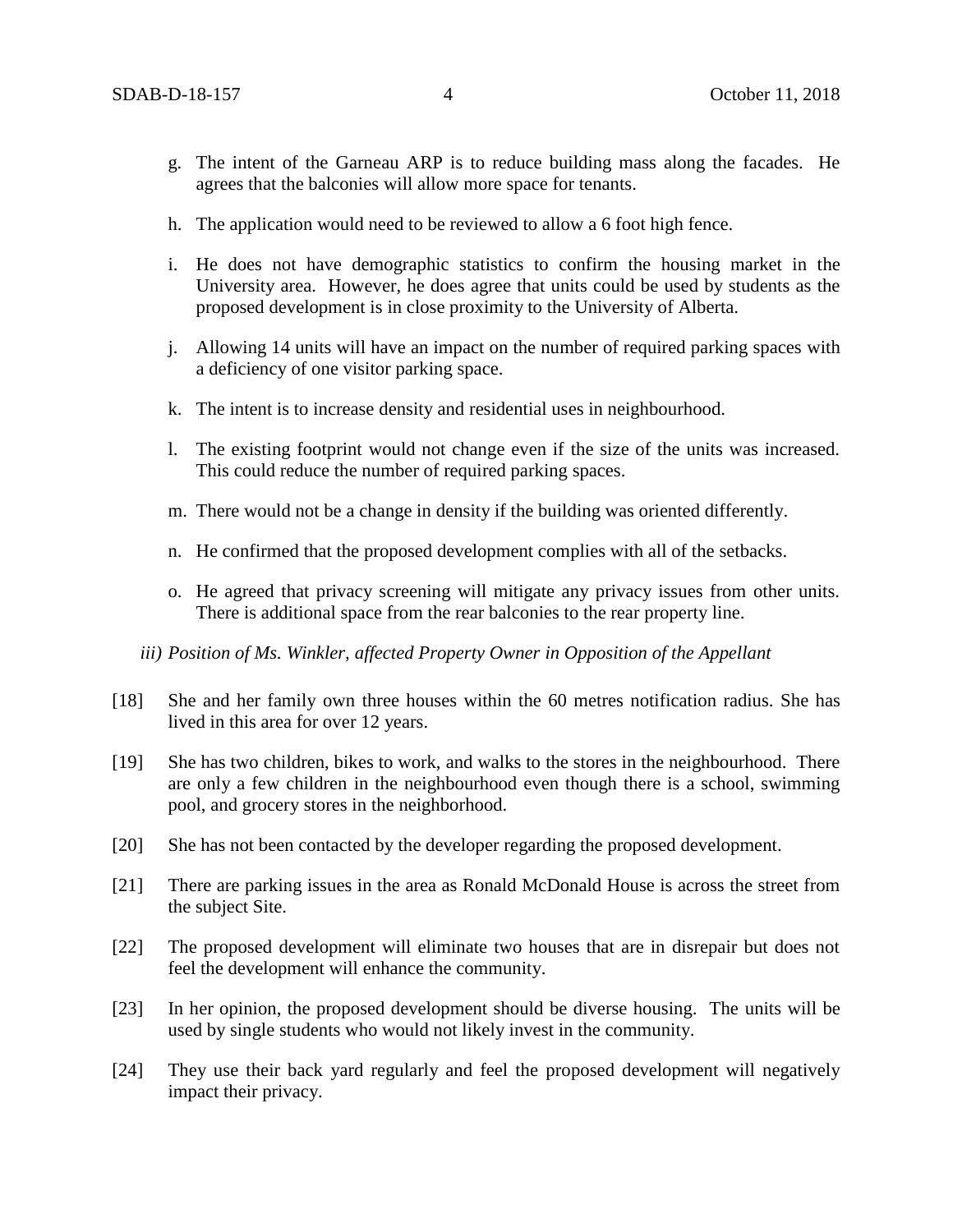- [25] Ms. Winkler provided the following information in response to questions by the Board:
	- a. There is one large tree in the rear lane but she could not confirm if the city owns it or if a resident owns it. There is no other vegetation along the rear lane.
	- b. She confirmed there are trees in the front and back yards of residential properties but not in the rear lane as shown in the aerial photograph.
	- c. She believes trees on the subject site will be removed to develop the building.
	- d. Trees will be removed to build the development. There are pine trees that look unhealthy that will need to be removed.
	- e. In her opinion, privacy from the balconies will be screened only by the one large tree in the rear lane.
	- f. She is not as concerned about the balconies as much as the density.
	- g. In her opinion, the building will not be suitable for families as the units are too small. The fenced around the property will not help families potentially living in the building.
	- h. In her opinion, the increase in density will have a negative impact on the neighbourhood as there are other projects being developed. In her opinion, other types of developments could be built to accommodate families that would not increase traffic and parking in the area.
	- i. In her opinion, the proposed development will not be suitable for seniors.
	- j. In her opinion, if the proposed development is approved, builders will always apply for more than what is allowed in the *Edmonton Zoning Bylaw.*
	- k. The development is not removing amenities but providing less access to those amenities.
	- l. She is aware that developments are changing with the ARP.
	- *iv) Rebuttal of the Appellant, Mr. Prins*
- [26] The development was designed in keeping with the characteristics of the neighbourhood.
- [27] In his opinion, the proposed development will not negatively impact the neighbourhood.
- [28] He is agreeable to conditions suggested by the Development Officer some of which are standard in the *Edmonton Zoning Bylaw.*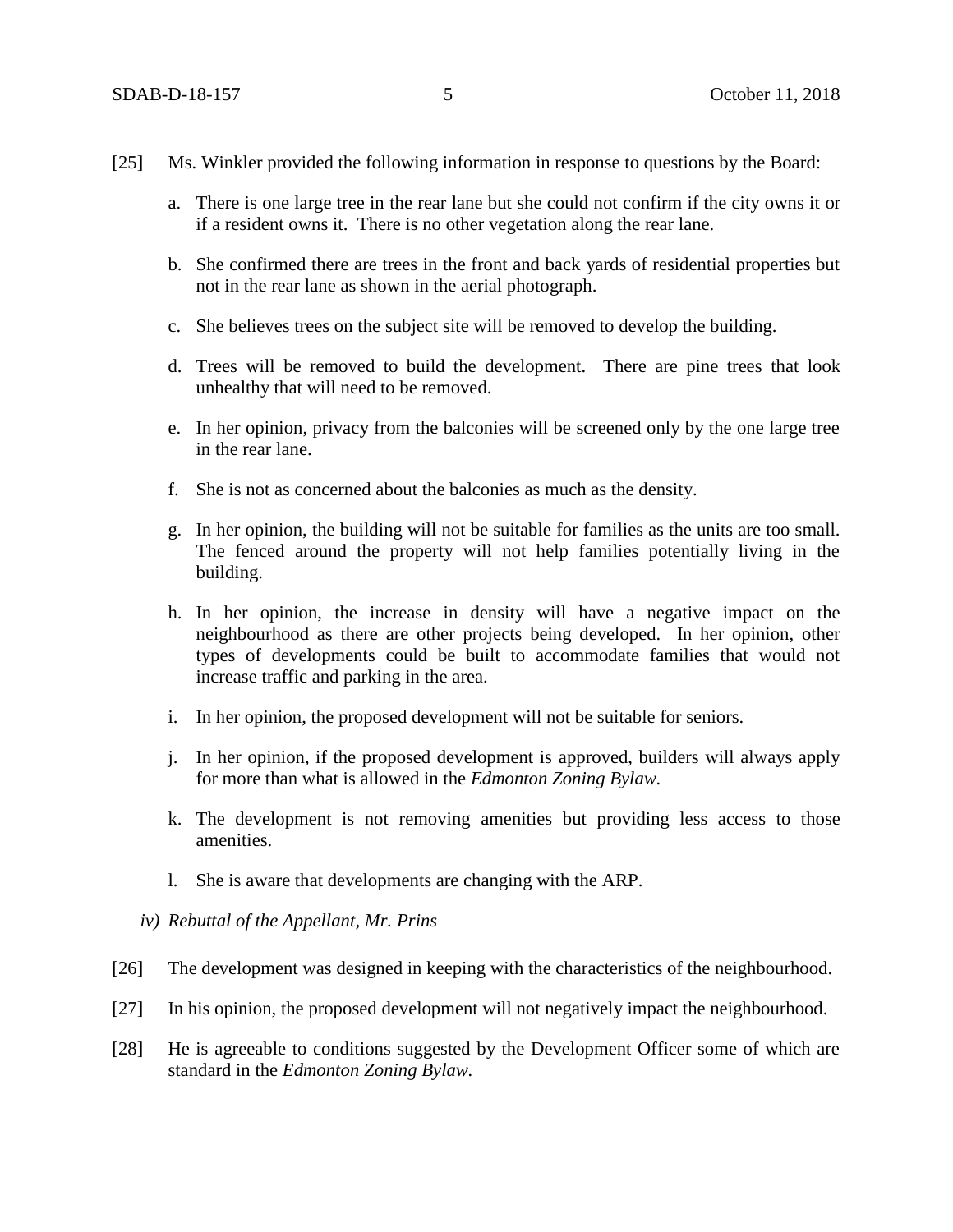- [29] He would like the fence in the front to be built at 6 feet high.
- [30] Mr. Prins stated that the proposed fence is not on the landscaping plan but there is a proposed plan for a 6 feet, 6 inch high fence that was refused.

### **Decision**

- [31] The appeal is ALLOWED and the decision of the Development Authority is REVOKED. The development is GRANTED as applied for to the Development Authority, subject to the following CONDITIONS and ADVISEMENTS as proposed by the Development Authority and reviewed by the Appellants:
	- 1. The development shall be constructed in accordance with the stamped and approved drawings, as revised, to show a fence (up to 1.85 metres in Height), its location highlighted in yellow. (ENCLOSURE 1)
	- 2. Within 14 days of approval, prior to any demolition or construction activity, the applicant must post on-site a development permit notification sign (Section 20.2).
	- 3. The maximum Height shall not exceed 16.0 metres, in accordance with Section 52 of the *Edmonton Zoning Bylaw*.
	- 4. Amenity Area shall be provided in accordance with Section 46 of the *Edmonton Zoning Bylaw*.
	- 5. All required parking and loading facilities shall only be used for the purpose of accommodating the vehicles of clients, customers, employees, members, residents or visitors in connection with the building or Use for which the parking and loading facilities are provided, and the parking and loading facilities shall not be used for driveways, access or egress, commercial repair work, display, sale or storage of goods of any kind. (Reference Section 54.1(1)(c))
	- 6. Any outdoor lighting for any development shall be located and arranged so that no direct rays of light are directed at any adjoining properties, or interfere with the effectiveness of any traffic control devices. (Reference Section 51).
	- 7. PRIOR TO THE RELEASE OF DRAWINGS FOR BUILDING PERMIT REVIEW, the applicant or property owner shall pay a Sanitary Sewer Trunk Charge fee of \$1,118/Dwelling. The SSTC charge is quoted at year 2018 rate. Please contact Private Development, Drainage Services, at 780-496-5665 for further details regarding the fee. However, the final SSTC is based on the prevailing rate at the time the applicant/owner makes payment at the 2nd Floor, Edmonton Tower, 10111 104 Avenue NW, Edmonton AB T5J 0J4.
	- 8. PRIOR TO THE RELEASE OF DRAWINGS FOR BUILDING PERMIT REVIEW, the applicant or property owner shall pay a Lot Grading Fee of \$341.00.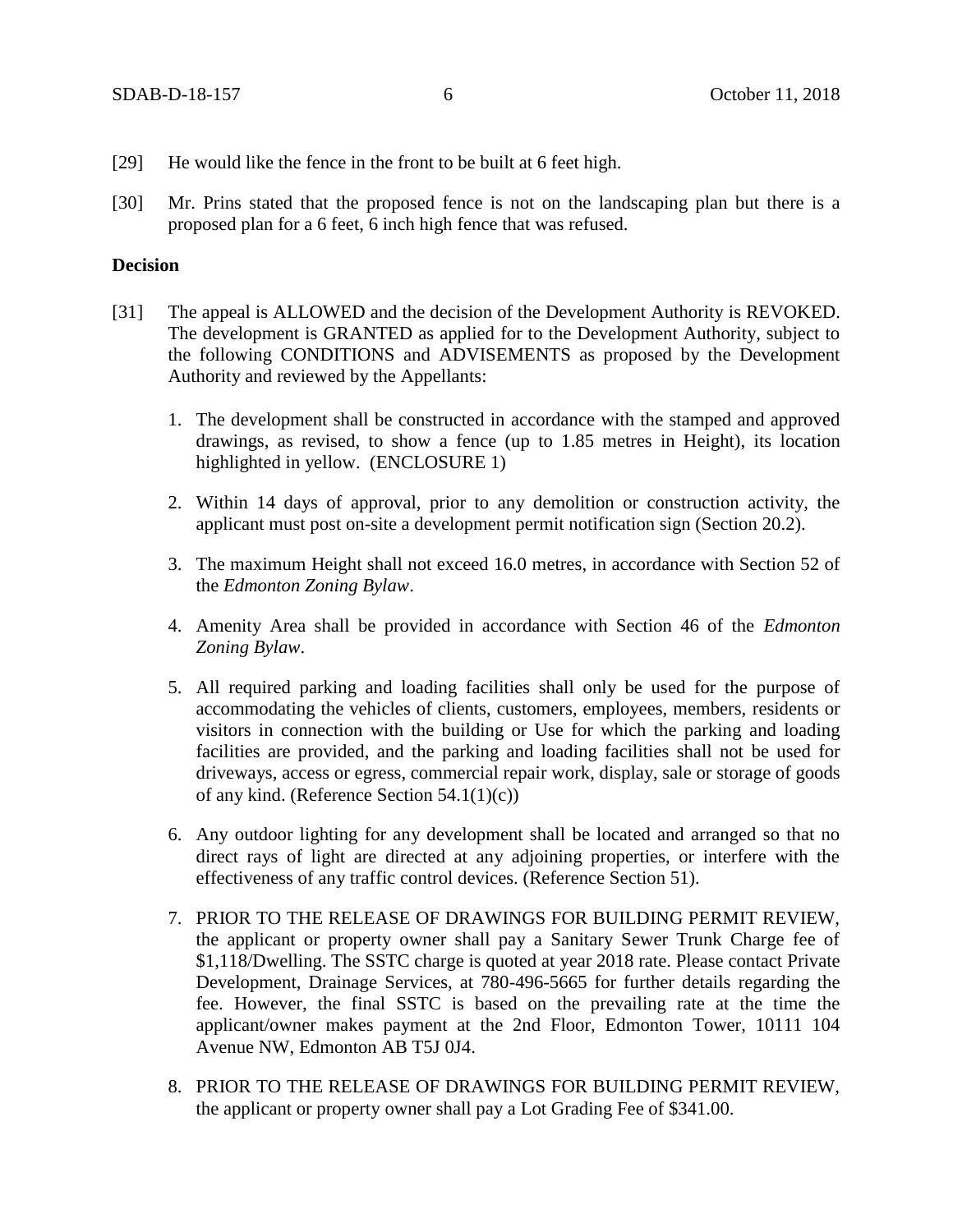#### LANDSCAPE CONDITIONS:

- 1. PRIOR TO THE RELEASE OF DRAWINGS FOR BUILDING PERMIT REVIEW, the applicant or property owner shall pay a Development Permit Inspection Fee of \$510.00.
- 2. Landscaping shall be in accordance with the approved landscaping plan and Section 55 of the *Edmonton Zoning Bylaw*, to the satisfaction of the Development Officer.
- 3. Any changes to an approved Landscape Plan require the approval of the Development Officer prior to the Landscaping being installed.
- 4. Landscaping shall be maintained in a healthy condition for a minimum of 24 months after the landscaping has been installed, to the satisfaction of the Development Officer.
- 5. A Guaranteed Landscaping Security shall be provided to the City of Edmonton at the time of Development Permit Inspection, to the satisfaction of the Development Officer.

## TRANSPORTATION CONDITIONS:

- 1. The proposed connector sidewalks (3 total) from the south property line of the subject site to tie into the City sidewalk on the north side of 78 Avenue, as shown on the Enclosure II, are acceptable to Subdivision Planning.
- 2. A 200 mm thick concrete pad must be constructed between the edge of the alley asphalt and the back of the garbage enclosure to provide an adequate base that will withstand the weight of the waste management vehicle when loading, as shown on the Enclosure II.
- 3. All required landscaping for the development must be provided on site, as shown on the Enclosure II.
- 4. There may be utilities within road right-of-way not specified that must be considered during construction. The owner/applicant is responsible for the location of all underground and above ground utilities and maintaining required clearances as specified by the utility companies. Alberta One-Call (1-800-242-3447) and Shaw Cable (1-866-344-7429; www.digshaw.ca) should be contacted at least two weeks prior to the work beginning to have utilities located. Any costs associated with relocations and/or removals shall be at the expense of the owner/applicant.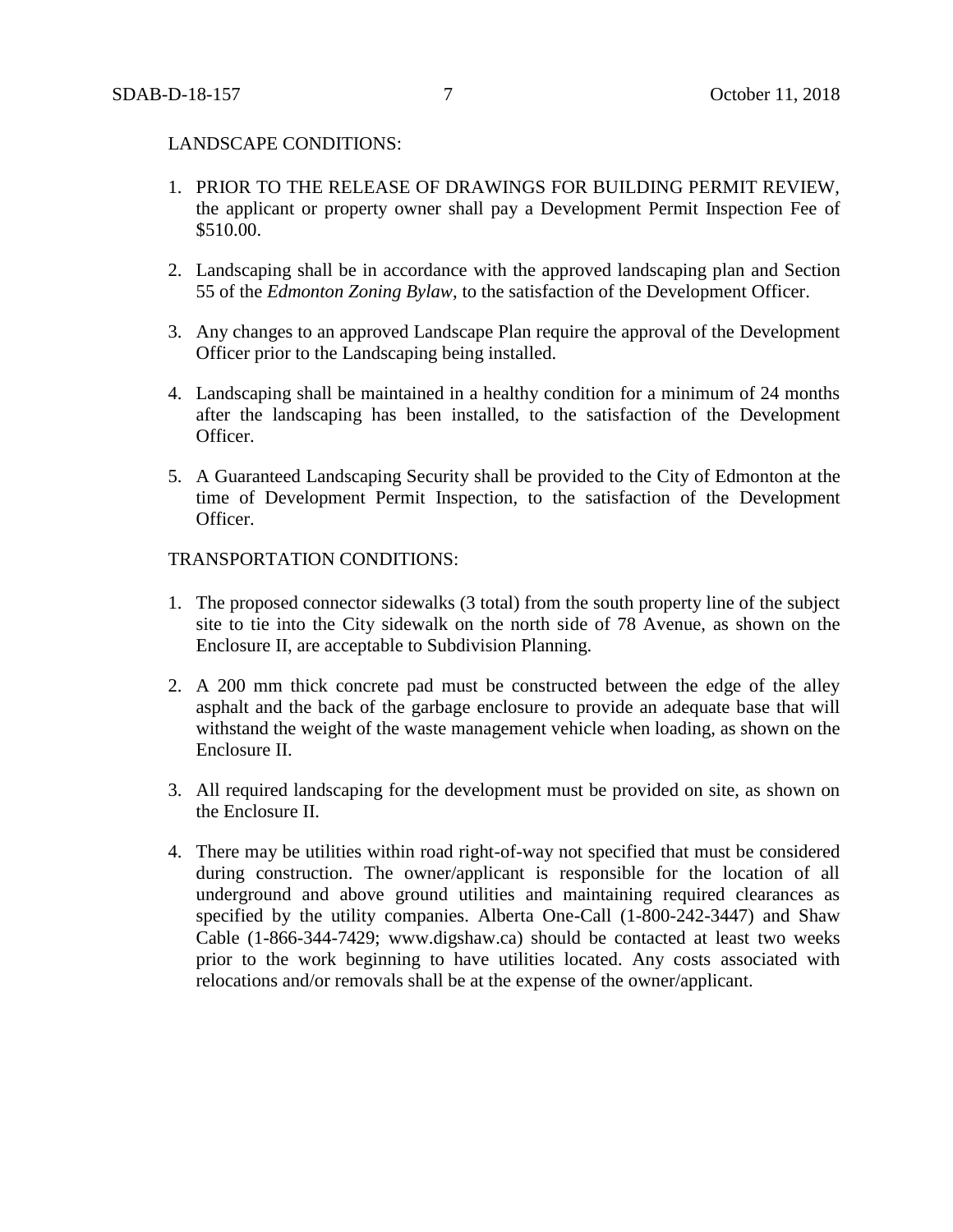- 5. There are existing boulevard trees adjacent to the site that must be protected during construction. Prior to construction, the owner/applicant must contact to arrange for hoarding and/or root cutting. All costs shall be borne by the owner/applicant. Please contact Bonnie Fermanuik at City Operations, Parks & Roads Services (780-496- 4960).
- 6. Garbage enclosures must be located entirely within private property and gates and/or doors of the garbage enclosure must not open or encroach into road right-of-way, as shown on the Enclosure II.
- 7. Any hoarding or construction taking place on road right-of-way requires an OSCAM (On-Street Construction and Maintenance) permit. OSCAM permit applications require Transportation Management Plan (TMP) information. The TMP must include:
	- $\bullet$  the start/finish date of project;
	- accommodation of pedestrians and vehicles during construction;
	- confirmation of lay down area within legal road right of way if required;
	- and to confirm if crossing the sidewalk and/or boulevard is required to temporarily access the site.
	- It should be noted that the hoarding must not damage boulevard trees. The owner or Prime Contractor must apply for an OSCAM online at: http://www.edmonton.ca/transportation/on\_your\_streets/on-streetconstructionmaintenance-permit.aspx
- 8. Any alley, sidewalk, or boulevard damage occurring as a result of construction traffic must be restored to the satisfaction of Development Inspections, as per Section 15.5(f) of the Zoning Bylaw. All expenses incurred for repair are to be borne by the owner.

### ADVISEMENTS:

- 1. Residential Sales Trailers require a separate development permit. Construction trailers must be located on private property or within the hoarded area.
- 2. Subdivision Planning does not object to the proposed parking deficiency of 1 stall (provided 14 stalls; required 15 stalls). There is on-street parking available along the north side of 78 Avenue.
- 3. Upon the first Development Permit Inspection and determination that landscape construction has been completed in compliance with the approved Landscape Plan, 20% of the approved Guaranteed Landscape Security shall be collected and retained for a period of 24 months from the date of first Development Permit Inspection.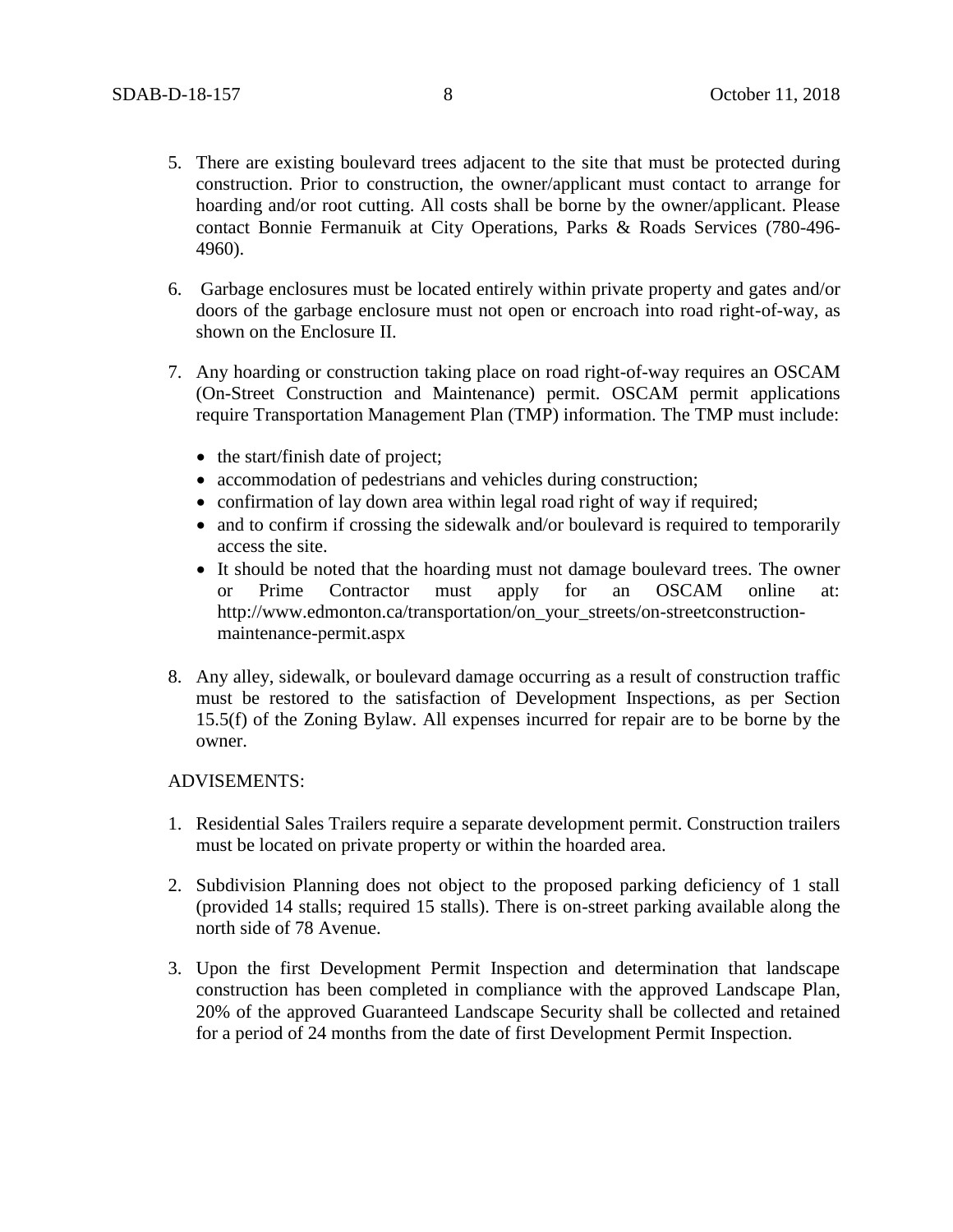- 4. Sites that are not completed or are not compliant with approved Landscape Plans at the first Development Permit Inspection, shall be required to submit a Security for incomplete work, up to and including the full value of the approved Guaranteed Landscape Security value.
- 5. Lot grades must match the *Edmonton Drainage Bylaw 16200* and/or comply with the Engineered approved lot grading plans for the area. Contact Drainage Services at 780-496-5576 or lot.grading@edmonton.ca for lot grading inspection inquiries.
- 6. Unless otherwise stated, all above references to "section numbers" refer to the authority under the Edmonton Zoning Bylaw 12800.
- 7. An approved Development Permit means that the proposed development has been reviewed against the provisions of this bylaw. It does not remove obligations to conform with other legislation, bylaws or land title instruments including, but not limited to, the *Municipal Government Act,* the *Safety Codes Act* or any caveats, restrictive covenants or easements that might be attached to the Site.
- 8. A Building Permit is required for any construction or change in use of a building. Please contact the 311 Call Centre for further information.
- [32] In granting the development, the following variances to the *Edmonton Zoning Bylaw* are allowed:
	- 1. The maximum allowable number of Dwellings of 10 as per Section 210.4(2)(a) is varied to allow an excess of 4 Dwellings, thereby increasing the maximum allowable to 14 Dwellings.
	- 2. The maximum length of balconies as per Section 823.4(2)(j) is waived.
	- 3. The minimum number of visitor Parking Spaces of 1 as per Section 54.2, Schedule  $1(A)(1)$  is varied to allow a deficiency of 1 Parking Space, thereby decreasing the minimum allowable to 0 visitor Parking Spaces.
	- 4. The maximum allowable Fence Height of 1.20 metres as per section 49 is varied to allow an excess of 0.65 metres, thereby increasing the maximum allowable to 1.85 metres (only where shown on the stamped approved plans).

### **Reasons for Decision**

- [33] The proposed development, an Apartment House is a Permitted Use in the RA7 Low Rise Apartment Zone.
- [34] The Board finds the requirement for community consultation pursuant to Section 823.6 of the Medium Scale Residential Infill Overlay have been complied with.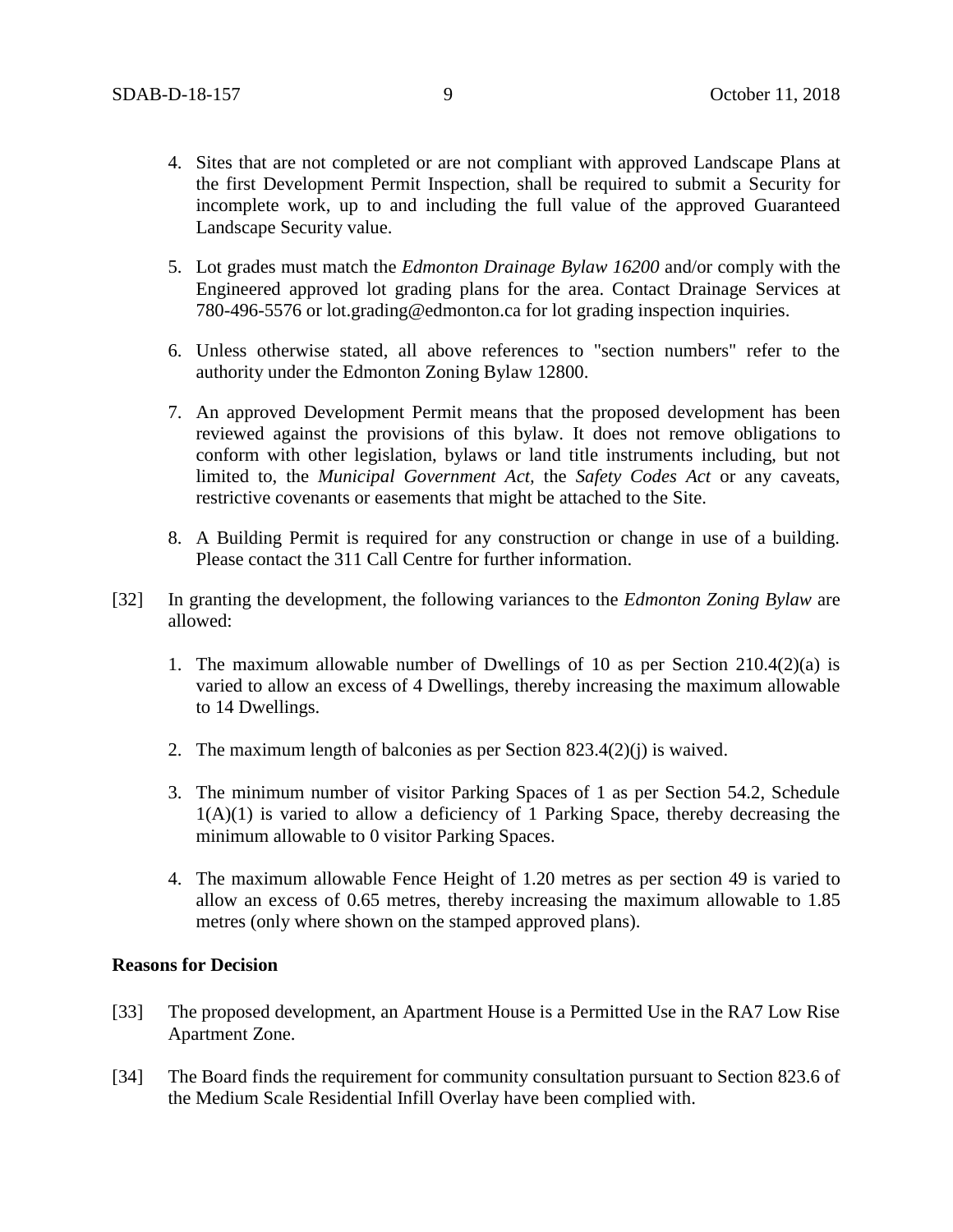- [35] The Board grants the variance in Density for the following reasons:
	- a. The proposed development is in Sub Area 1 of the Garneau Area Redevelopment Plan (ARP) that stipulates this particular area is suited for Medium Scale Infill Developments.
	- b. When analyzing the increase in Density from 10 to 14 units, the Board must reach a conclusion on whether or not the increase of 4 units would have a material impact on neighbouring properties. The Board finds that the dwelling meets every Setback, including Height, and the development could be larger than what is proposed.
	- c. The proposed development provides a diverse housing choice as well as allowing for a more choice of housing affordability and this type of development helps meet the goals of the ARP.
	- d. While this design to increase the number of family dwellings within a Sub Area does not contemplate the adherence to that goal in the ARP, the Board finds that the change in the neighbourhood and resident demographics justifies the increase in density. It also meets several objectives set out in the ARP as well, namely to redevelop a site that its current structures are dilapidated, accommodate a demand for housing and encourages a mix of unit types.
	- e. Through a redesign, the number of dwelling units could adhere to the density requirement of 10 and still have the same number of residents or users depending on the unit designs. Therefore, the Board has concluded that this design will not increase the intensity significantly enough that it would have a material impact on the neighbourhood.
	- f. The size, scale, and massing fully comply with the regulations of the *Edmonton Zoning Bylaw.*
- [36] The Board grants the variance of one visitor parking space for the following reasons:
	- a. With the location of the development in close proximity to the University area, the size of the units, and the tenants who will tend to use public transportation rather than owning a vehicle, the Board accepts that not all 14 parking spaces would be used at all times.
	- b. Transportation Services indicated they had no issue to the variance of one visitor parking space.
- [37] The Board grants the variance of the length of balconies for the following reasons:
	- a. The Board supports the evidence from the Architect that the area of the balcony will enhance the visual form, the streetscape, and articulation as part of this type of development. The balconies look onto the Avenue and the lane and are setback from the lane which will help mitigate overlook and privacy concerns.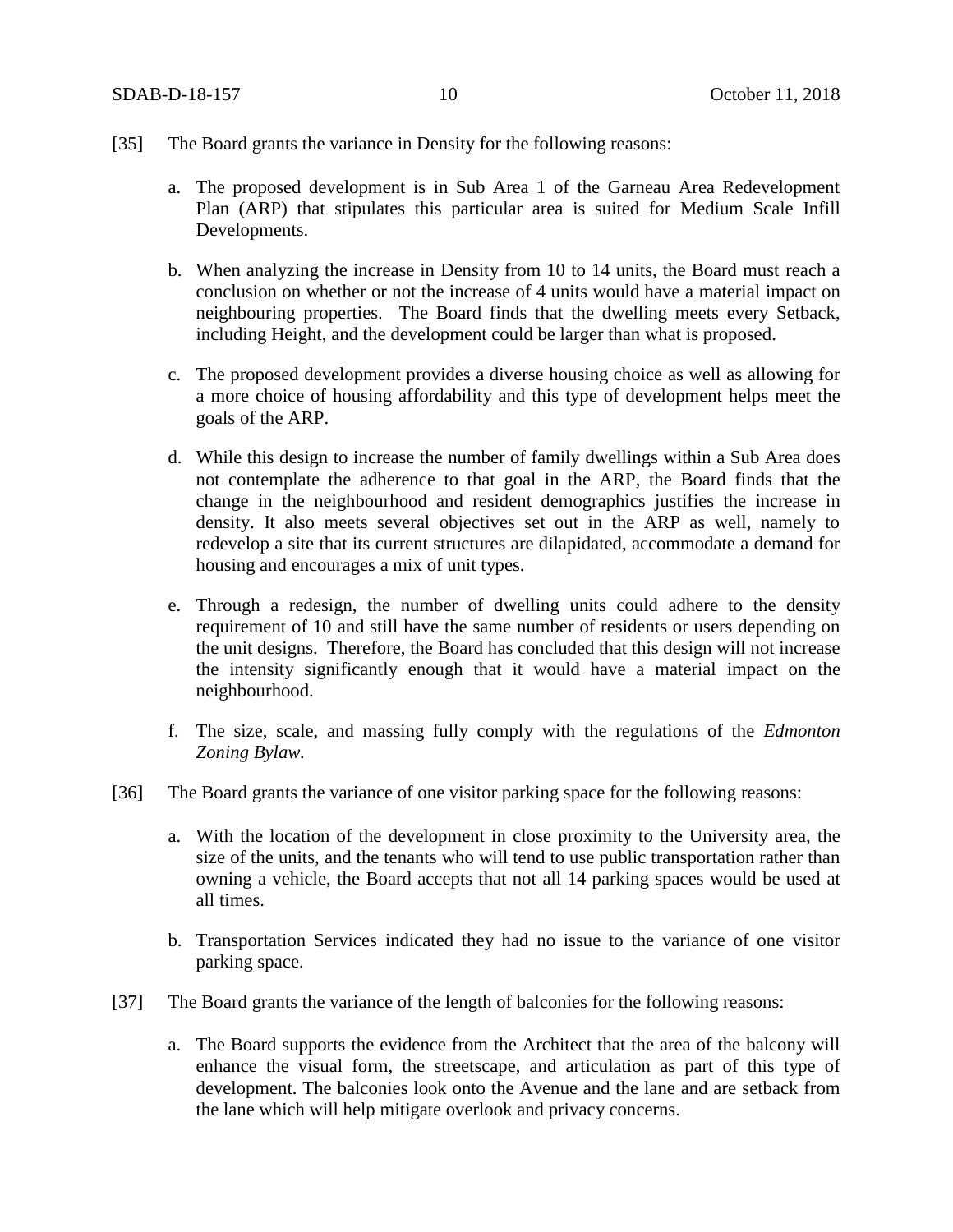- b. Privacy screening, as part of the design, will be added to the balconies to mitigate privacy concerns.
- [38] The Board grants the variance in Fence Height for the following reasons:
	- a. The Board accepts the evidence from the Architect that an overheight fence will allow for private amenity space for the two main floor units that have access only to the front yard.
	- b. Based on the drawings submitted, the fence will add and enhance the visual appeal of the development through the use of the materials proposed.
	- c. The fence will enhance the safety of this area which may allow for a diverse type of resident which may include seniors and possibly children.
	- d. Section 49 provides variances power to increase the Fence Height in order to provide additional screening from public roadways or incompatible adjacent Uses. The Board finds that this is an appropriate use of its variance powers.
- [39] Based on the above, it is the opinion of the Board that the proposed development will not unduly interfere with the amenities of the neighbourhood, and materially interfere with or affect the use, enjoyment or value of neighbouring parcels of land.

Mr. V. Laberge, Presiding Officer Subdivision and Development Appeal Board

Board Members in Attendance: Ms. P. Jones; Mr. A. Bolstad; Mr. R. Hachigian; Ms. M. McCallum

Enclosures I and II

c.c. City of Edmonton, Development & Zoning Services, Attn: Mr. K. Yeung / Mr. A. Wen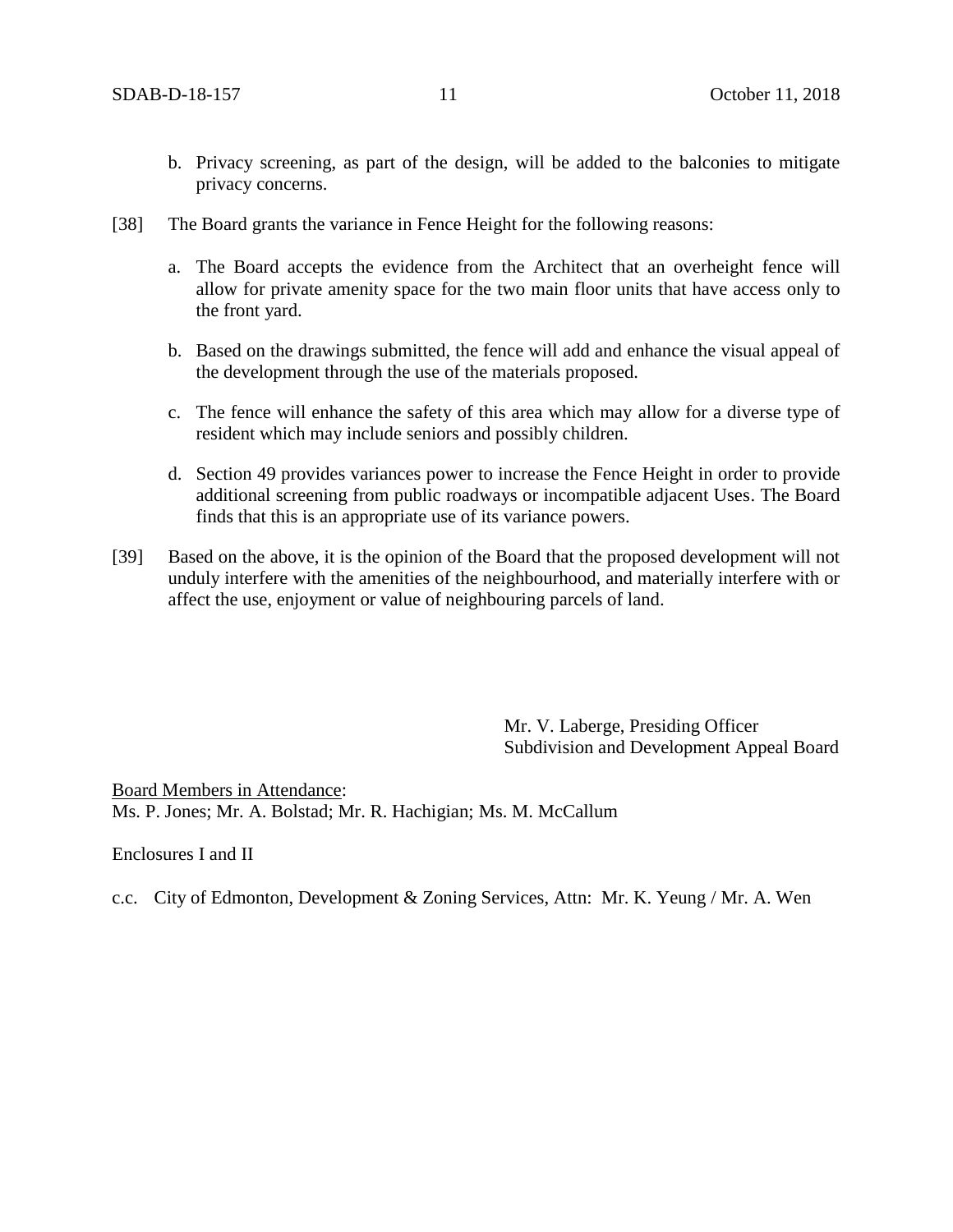## **Important Information for the Applicant/Appellant**

- 1. This is not a Building Permit. A Building Permit must be obtained separately from Development & Zoning Services, located on the 2nd Floor, Edmonton Tower, 10111 – 104 Avenue NW, Edmonton, AB T5J 0J4.
- 2. Obtaining a Development Permit does not relieve you from complying with:
	- a) the requirements of the *Edmonton Zoning Bylaw*, insofar as those requirements have not been relaxed or varied by a decision of the Subdivision and Development Appeal Board,
	- b) the requirements of the *Alberta Safety Codes Act*,
	- c) the *Alberta Regulation 204/207 – Safety Codes Act – Permit Regulation*,
	- d) the requirements of any other appropriate federal, provincial or municipal legislation,
	- e) the conditions of any caveat, covenant, easement or other instrument affecting a building or land.
- 3. When an application for a Development Permit has been approved by the Subdivision and Development Appeal Board, it shall not be valid unless and until any conditions of approval, save those of a continuing nature, have been fulfilled.
- 4. A Development Permit will expire in accordance to the provisions of Section 22 of the *Edmonton Zoning Bylaw, Bylaw 12800*, as amended.
- 5. This decision may be appealed to the Alberta Court of Appeal on a question of law or jurisdiction under Section 688 of the *Municipal Government Act*, RSA 2000, c M-26. If the Subdivision and Development Appeal Board is served with notice of an application for leave to appeal its decision, such notice shall operate to suspend the Development Permit.
- 6. When a decision on a Development Permit application has been rendered by the Subdivision and Development Appeal Board, the enforcement of that decision is carried out by Development & Zoning Services, located on the 2nd Floor, Edmonton Tower, 10111 – 104 Avenue NW, Edmonton, AB T5J 0J4.

*NOTE: The City of Edmonton does not conduct independent environmental checks of land within the City. If you are concerned about the stability of this property for any purpose, you should conduct your own tests and reviews. The City of Edmonton, when issuing a development permit, makes no representations and offers no warranties as to the suitability of the property for any purpose or as to the presence or absence of any environmental contaminants on the property.*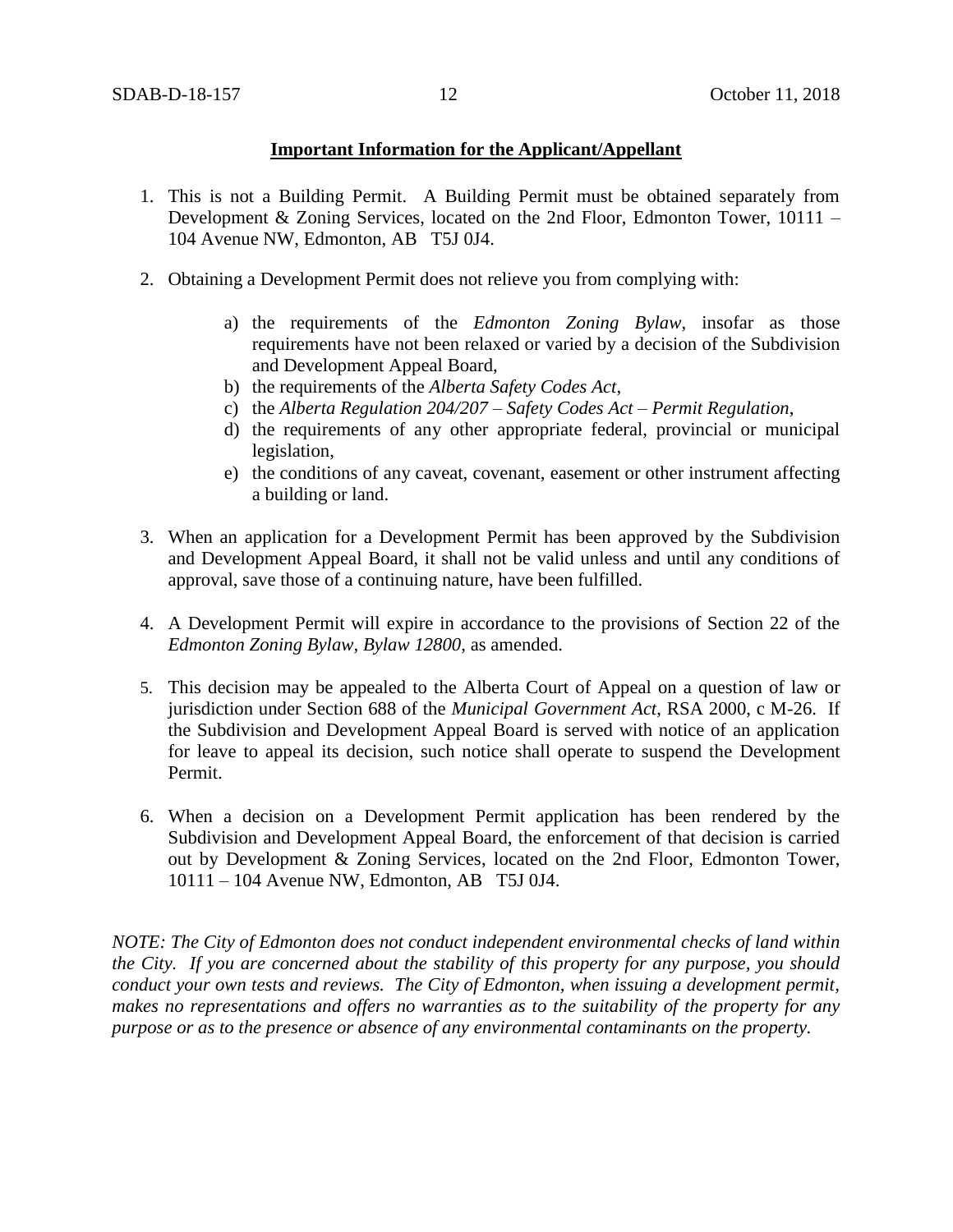

Date: October 11, 2018 Project Number: 282370794-001 File Number: SDAB-D-18-158

# **Notice of Decision**

[1] On September 27, 2018, the Subdivision and Development Appeal Board (the "Board") heard an appeal that was filed on August 28, 2018. The appeal concerned the decision of the Development Authority, issued on August 8, 2018, to refuse the following development:

# **To expand an existing Child Care Service from 25 children to 67 children in an existing Religious Assembly and to construct interior alterations (movable walls on basement floor)**

- [2] The subject property is on Plan 8036ET Blk 135 Lot E, located at 10721 86 Avenue NW and Plan 8036ET Blk 135 Lot D, located at 10721 - 86 Avenue NW and Plan 3901AJ Blk 135 Lots 29-30, located at 10721 - 86 Avenue NW, within the RA7 Low Rise Apartment Zone. The Medium Scale Residential Infill Overlay and Garneau Area Redevelopment Plan apply to the subject property.
- [3] The following documents were received prior to the hearing and form part of the record:
	- Copy of the Development Permit application with attachments, proposed plans, and the refused Development Permit;
	- The Development Officer's written submissions;
	- The Appellant's written submissions;
	- Online responses; and
	- Submission from a neighbouring property owner.

## **Preliminary Matters**

- [4] At the outset of the appeal hearing, the Presiding Officer confirmed with the parties in attendance that there was no opposition to the composition of the panel.
- [5] The Presiding Officer outlined how the hearing would be conducted, including the order of appearance of parties, and no opposition was noted.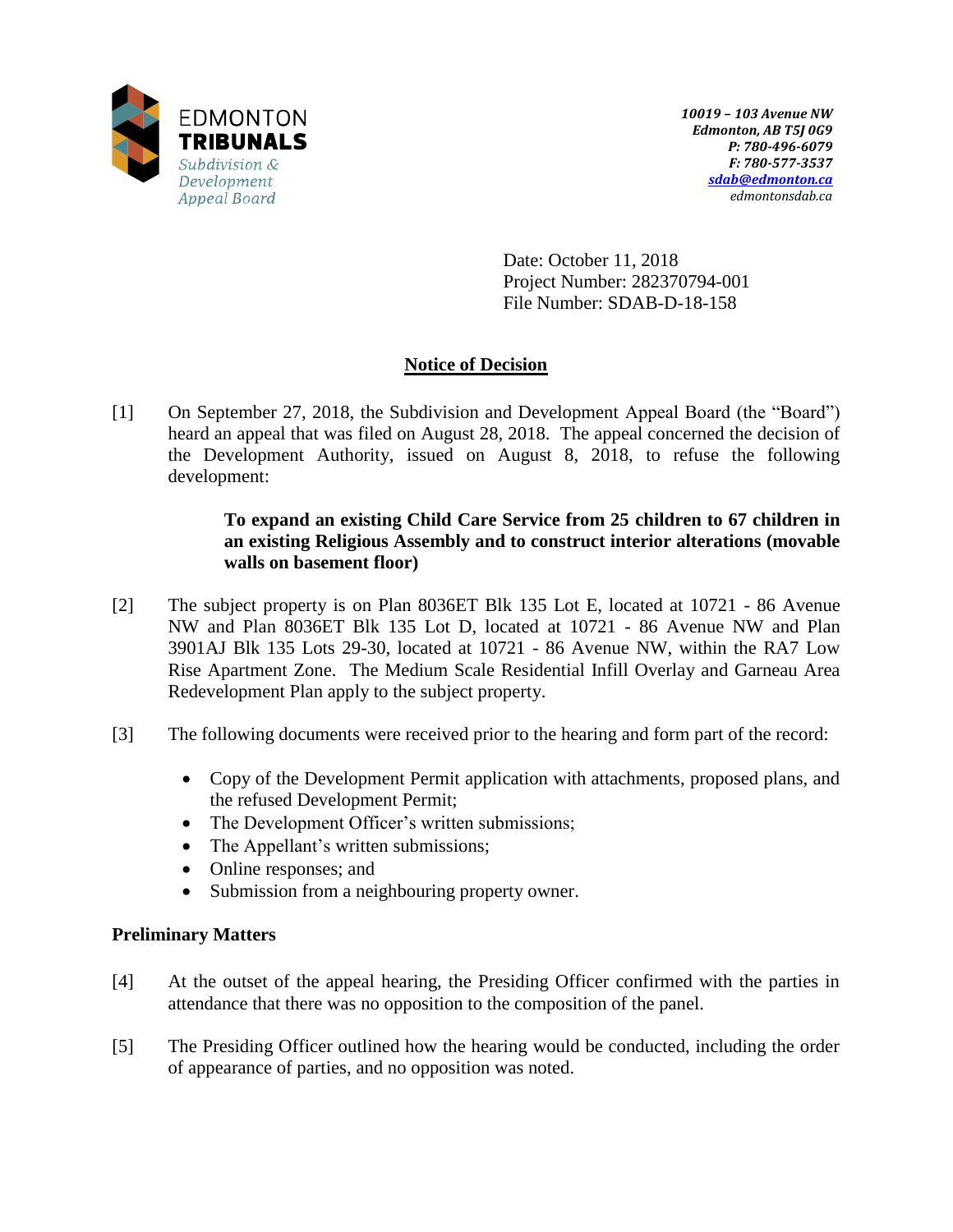[6] The appeal was filed on time, in accordance with Section 686 of the *Municipal Government Act*, RSA 2000, c M-26 (the "*Municipal Government Act*").

#### **Summary of Hearing**

- *i) Position of Mr. Szoke, representing the Appellant, ERA Construction Ltd., who was accompanied by Mr. Ahmed, representing the Child Care Service*
- [7] They are representing the Muslim Community of Edmonton Mosque.
- [8] They would like to provide alternate options for the Board to consider from the original application.
- [9] Mr. Szoke is one of the consultants and owns a small construction company. His client, Mr. Ahmed is a co-owner of the Child Care Service.
- [10] Previously there were three issues for the proposed development:
	- 1. An on-site parking deficiency;
	- 2. A drop off zone on the front street;
	- 3. Potential noise with the number of proposed children.
- [11] They are willing to reduce the number of children to address the parking and noise concerns.
- [12] Parking is an issue with the community as found in the on-line feedback and consultations with the neighbourhood and City departments. There is a parking issue in the area due to the number of people parking in the area and go to the University.
- [13] In their opinion, the Child Care Service and the Religious Assembly do not operate at the same time which would not create an issue and feels there is not a parking problem for the child care service.
- [14] There has been ongoing discussion with City departments regarding parking.
- [15] The Religious Assembly operates between 12:00 p.m. and 3:30 p.m. on Fridays which is the peak time of activity. There is always a parking space available during this time. However, there is not a lot of on-street parking.
- [16] Parking will not affect the operation of the Child Care Services.
- [17] They applied for a drop off zone in the front of the Religious Assembly which was not approved. However, they could modify the existing parking lot to accommodate a drop off zone or in the rear lane where there is little or no impact on the community.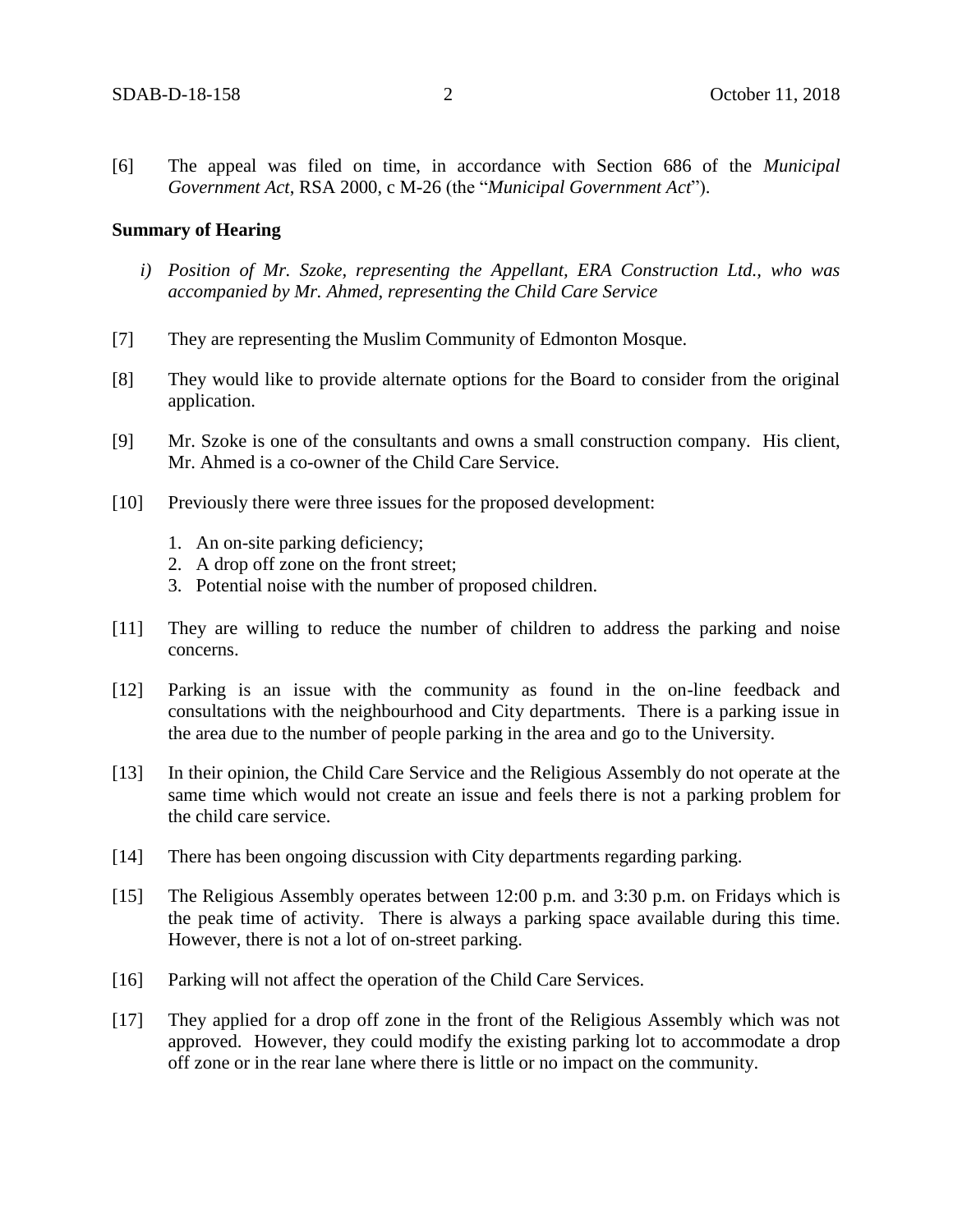- [18] They spoke to an adjacent property owner who did not have a concern with noise from the existing Child Care Service (for 25 children) but if 67 children were approved, they may have a concern. Neighbours indicated that on-street parking could be an issue.
- [19] They would be willing to reduce the number of children from 67 to 32 children. Additional staff and parking requirements would not be needed. The current number of children allows for two groups to play outside during the day. One group has 16 children and one has 9 children. Having 32 children will not increase the number of play groups.
- [20] The maximum age of the children is five years old.
- [21] Another option would be to allow for 48 children. This would be a maximum capacity of the upstairs room and no additional parking required. However, 1 or 2 leased parking spaces may be utilized.
- [22] In their opinion, the options suggested would address any concerns of the neighbourhood.
- [23] They referred to one letter in support of the proposed development.
- [24] They referred to a parking contract that is currently in place with the Religious Assembly.
- [25] Mr. Ahmed stated that the busy hours for the Religious Assembly are different than the hours of the Child Care Service.
- [26] Children can be dropped off from 7:00 a.m. to 10:30 a.m. and parents cannot drop off children after this time. Parents pick up children between 4:00 p.m. to 6:00 p.m.
- [27] The Religious Assembly is a non-profit organization. They received a request from a community member for additional spaces for children. There is a waiting list for children to attend the Child Care Service.
- [28] There is one drop off space in the front of the building and two in the back by the back doors where the majority of children are dropped off.
- [29] Mr. Szoke provided the following information in response to questions by the Board:
	- a. The original application was for 67 children which was based on the capacity of each room in the building.
	- b. The two options for the number of children is based on the existing rooms that will not be used to full capacity.
	- c. For 32 children, there will be two groups of 16 children which will have no impact on parking.
	- d. 48 children is the maximum number of children allowed in the three rooms upstairs.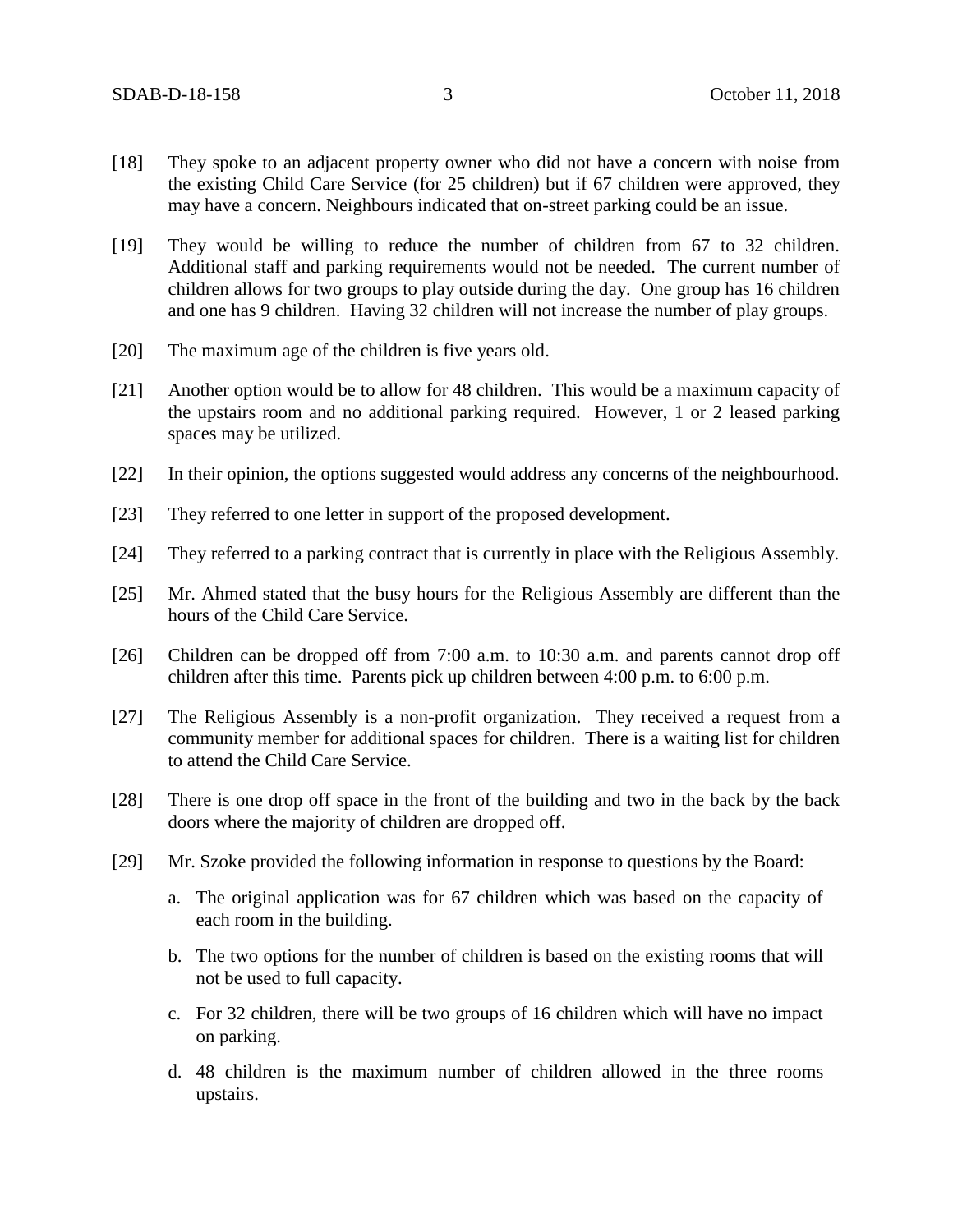- e. Three rooms upstairs can hold up to 16 children each. One room will only have 16 children and one room will have 9 children.
- f. A full room of 16 children will need two employees.
- g. The Religious Assembly School only runs on Saturdays and Sundays from 10:00 a.m. to 12:00 p.m.
- h. They have not done a parking study for the traffic using the rear lane.
- i. The rear lane is a high traffic area as there are several apartment buildings that access the rear lane.
- j. The majority of parents walk their children to the Child Care Service and only one employee drives to the site.
- k. The existing play area does not utilize the side of the building between the east neighbour and the building. Occasionally the Religious Assembly uses this area. They intend to work with the neighbour to address any concerns they may have with the play area.
- l. Currently, the play area has a capacity for 16 children. There will only be two groups of children at a time using the outdoor play area.
- m. If the Child Care Service is approved for 48 children, there will be a change to the timing and number of groups going out to play. They will address any noise concerns.
- n. The side access will be reduced to emergency access only which will address any privacy concerns.
- o. They spoke to a neighbouring property owner regarding the proposed 67 children. They could not confirm if the neighbours would still be opposed if the number of children were reduced.
- p. Children using the daycare are from the community. However, children coming to the Religious Assembly on the weekend are also from outside the community.
- q. Neighbouring property owners were opposed to utilizing the space for a play area on the northeast side of the building.
- r. They referred to the orientation of the building showing where children access the building and the play area. Parents and children can use the front door or rear doors.
- s. They would be willing to build a wooden fence around the play area to mitigate privacy issues.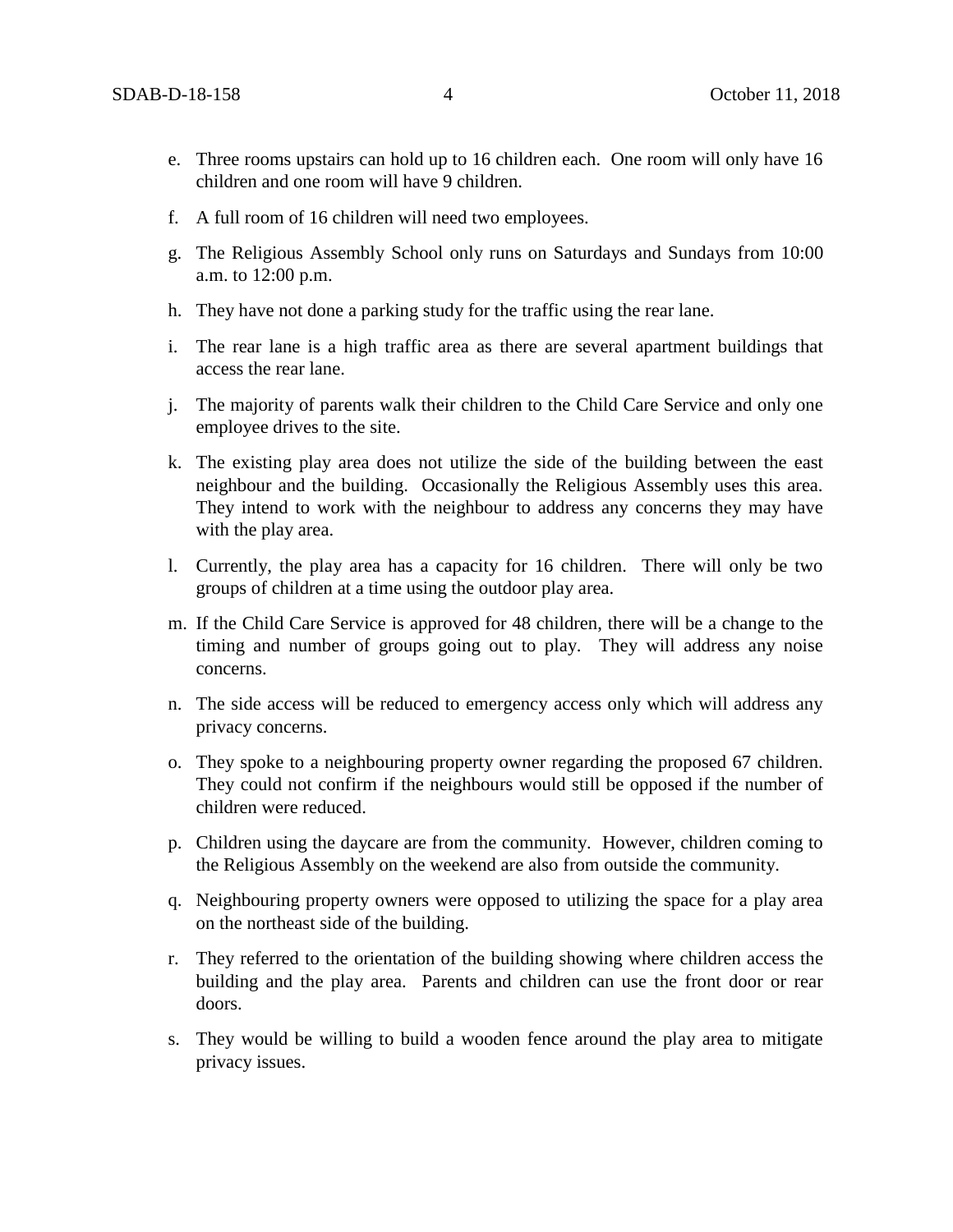- t. They have a contract with a resident east of the subject Site where they can use the back yard for parking. They were not aware that this is not allowed.
- u. There is a waiting list for the Child Care Service and they feel this service should be provided to the Community. Reducing the number of children will reduce the impact on the community.
- v. They are willing to find an alternate location for the drop off space to address any concerns.
- w. They were not aware of any traffic issues and they do not believe there is a traffic issue in the rear lane.
- x. Mr. Ahmed confirmed that there is no impact from the Child Care Service when the Religious Assembly is being used.
- y. In their opinion, any traffic issue is not generated by the Child Care Service.
- z. Mr. Ahmed believes the building will be sufficient for the needs of the Child Care Service in the future.
- *ii) Position of the Development Officer, Ms. Xu, who was accompanied by Mr. Welch and Mr. Murphy, representing Parking and Roads Services*
- [30] Mr. Welch stated that the proposed development is a Discretionary Use in the RA7 Low Rise Apartment Zone.
- [31] They are not prepared to review the proposed application for a reduction in the number of children for the Child Care Service
- [32] The increase of the number of children will negatively impact the neighbourhood.
- [33] The requirement for off-street vehicular accessory parking is governed by Section 54.2(2) of the *Edmonton Zoning Bylaw.* They cannot use parking from another site that does not have enough parking of their own.
- [34] The Granite Club in the area has parking issues as well and cannot provide parking for the Religious Assembly.
- [35] Mr. Murphy referred to a photograph showing the area along 86 Avenue. When a development permit is reviewed, they look at the parking in the area. There is a parking ban on the north side of 86 Avenue between 107 and 108 Street. There was a parking issue in this area so the parking ban was implemented.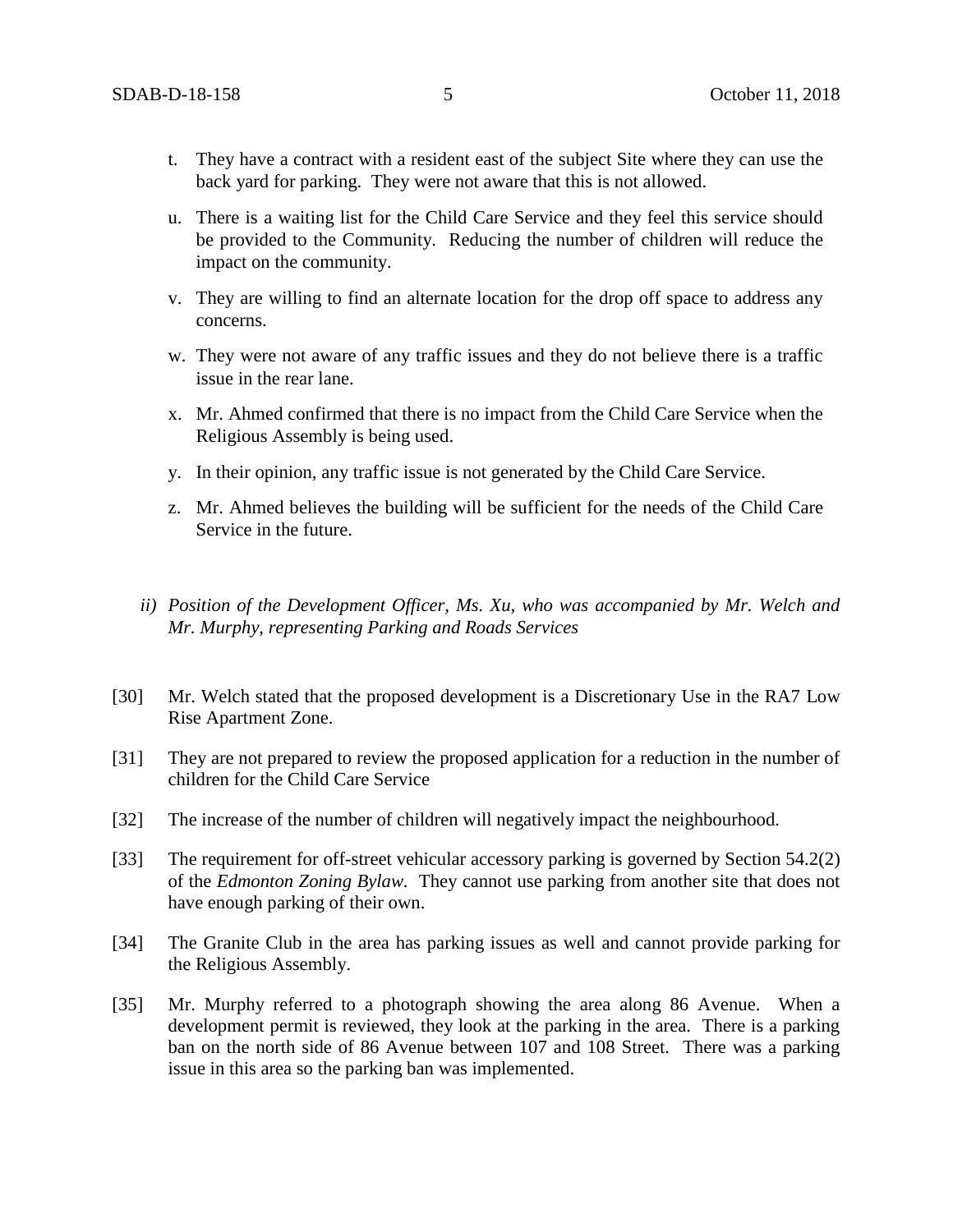- [36] There are approximately more than 20 parking spaces for the whole block. Parking is a premium with people having more than one vehicle.
- [37] They do not support the parking variance for the business.
- [38] Mr. Welch, Ms. Xu, and Mr. Murphy provided the following information in response to questions by the Board:
	- a. The original application was for 67 children which was based on the capacity of each room in the building.
	- b. The Child Care Service is renting five parking spaces from a resident east of the subject Site which is not allowed. They could not use parking at the Granite Club as this facility already has parking issues. The majority of properties in the area have parking issues and cannot accommodate space for others.
	- c. The entire area is RA7 Low Rise Apartment Zone. Section 54.2(2) will allow for offsite off-street parking but depending on the requirements for their own needs. Using other properties for parking is not allowed.
	- d. If they are required to do an occupant parking study, they walk the block every hour recording the number of vehicles in the area. In this case, they look at the area and take photographs during different times of the day.
	- e. They are more concerned about the City right-of-way and on-street parking. If they are using their on-site parking, it is their site they can use it how they want.
	- f. They have not reviewed the traffic in the rear lane. Rear lanes are used to accommodate deliveries in and out of the neighbourhood. However, if there is a complaint, they will look into it. They have never received a complaint.
	- g. They confirmed that there is a deficiency of 15 parking spaces.
	- h. When applying the ARP, the proposed development will have a negative impact on the residential Use.
	- i. Expanding the Child Care Service at this location will not be in with alignment with the objectives in the area. Parking issues are a concern.
	- j. They are not opposed to the current operation of the Child Care Service. The use has not changed but only the capacity.
	- k. They are not aware of any complaints received regarding the Religious Assembly.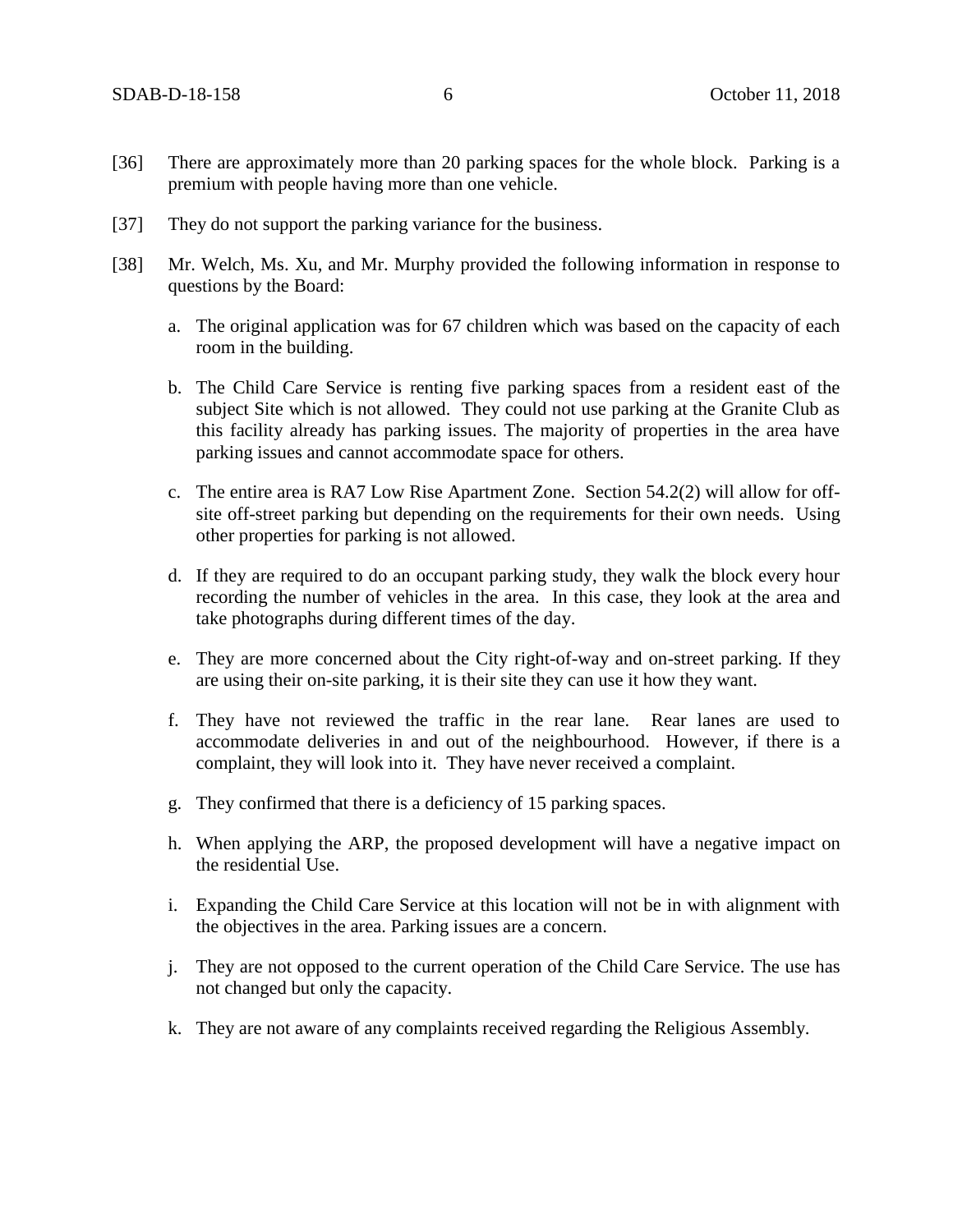*iii) Position of Mr. Dunlop, an affected Property Owner in Opposition of the Appellant.* 

- [39] He and his wife live on the east side of the subject Site.
- [40] He is on the executive committee of the Garneau Community League.
- [41] The Religious Assembly has been a good neighbour.
- [42] He is opposed to the increase in the number of children for the Child Care Service.
- [43] He is concerned with the noise level from 67 children.
- [44] Parking has always been an issue in the area. Several University students park on the street in this area.
- [45] There is no drop off space for the Child Care Service with the increase in children.
- [46] Their house is adjacent to the entrance of the outdoor play area.
- [47] He referred to the SDAB Decision in 2007 that was provided to the Board regarding the addition to a Religious Assembly.
- [48] The approved plan showed privacy screening on the east side of the Religious Assembly.
- [49] The increase in the number of children will increase the noise level on the east side of the play area.
- [50] In his opinion, the play area cannot accommodate that many children.
- [51] In his opinion, the building is not adequate for the Child Care Services.
	- *iv) Rebuttal of the Appellant*
- [52] The Child Care Service is important as the other Child Care Services in the area are full.
- [53] Mr. Szoke stated that the Child Care Service is a non-profit organization that may have been referred to as a profit business.
- [54] In his opinion, parking is not an issue as he has never had to park on the street when he visits the site.
- [55] They are willing to work with neighbouring property owners to address any privacy concerns.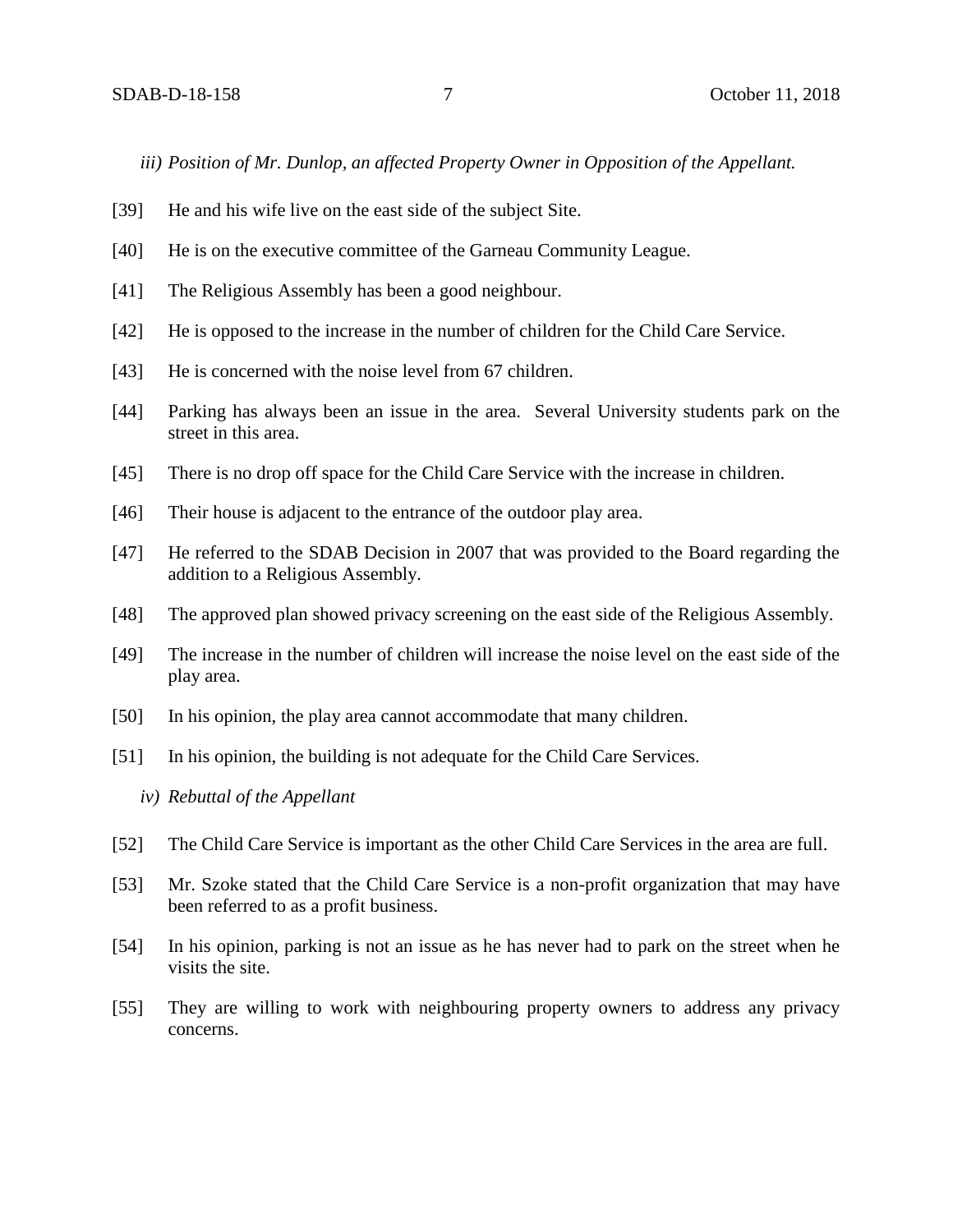### **Decision**

[56] The appeal is DENIED and the decision of the Development Authority is CONFIRMED. The development is REFUSED.

## **Reasons for Decision**

- [57] The proposed development is a Discretionary Use in the RA7 Low Rise Apartment Zone.
- [58] In July 2012, an application to operate a Childcare Service (25 Children, 2 Staff, Age:3- 4.5 yrs.) within a Religious Assembly use building (hour of operations: Monday to Thursday from 9:00 am till 3:00 pm), was approved by the Development Authority.
- [59] The Board was asked to consider an application to expand an existing Child Care Service from 25 children to 67 children in an existing Religious Assembly and to construct interior alterations (movable walls on basement floor).
- [60] When considering the application, the Board reviewed in detail how the increase in children from 25 to 67 would increase the intensity of the Use of the building, parking, traffic, and noise. It also considered the other activities of the Religious Assembly in its' review.
- [61] Based on the evidence submitted, the Board supports the calculation by the Development Officer that the addition of 42 children will create a deficiency of 15 parking spaces which is not supported by the City of Edmonton, Parks and Roads Service.
- [62] Based on the evidence submitted, the Board finds that there is restricted parking on the north side of the Avenue which limits the number of off-street parking at the outset.
- [63] Based on evidence presented, the Board heard that there are three apartments, two condominiums, the Granite Curling Club, and the Religious Assembly located on this Avenue and rear lane which already creates traffic congestion in this neighbourhood.
- [64] The Board referred to the previous development permit approving a Child Care Service for 25 children with the hours of operation Monday to Thursday from 9:00 a.m. to 3:00 p.m. This application extends the hours of operation from Monday to Friday from 6:00 a.m. to 6:00 p.m. This increase of hours and days of operation intensifies traffic, parking, and noise concerns raised by the neighbourhood.
- [65] The Board heard evidence through neighbouring property owners and on-line submissions that there are traffic concerns with the numbers of vehicles using the rear lane. Vehicle access for the apartments and condominiums is off the lane.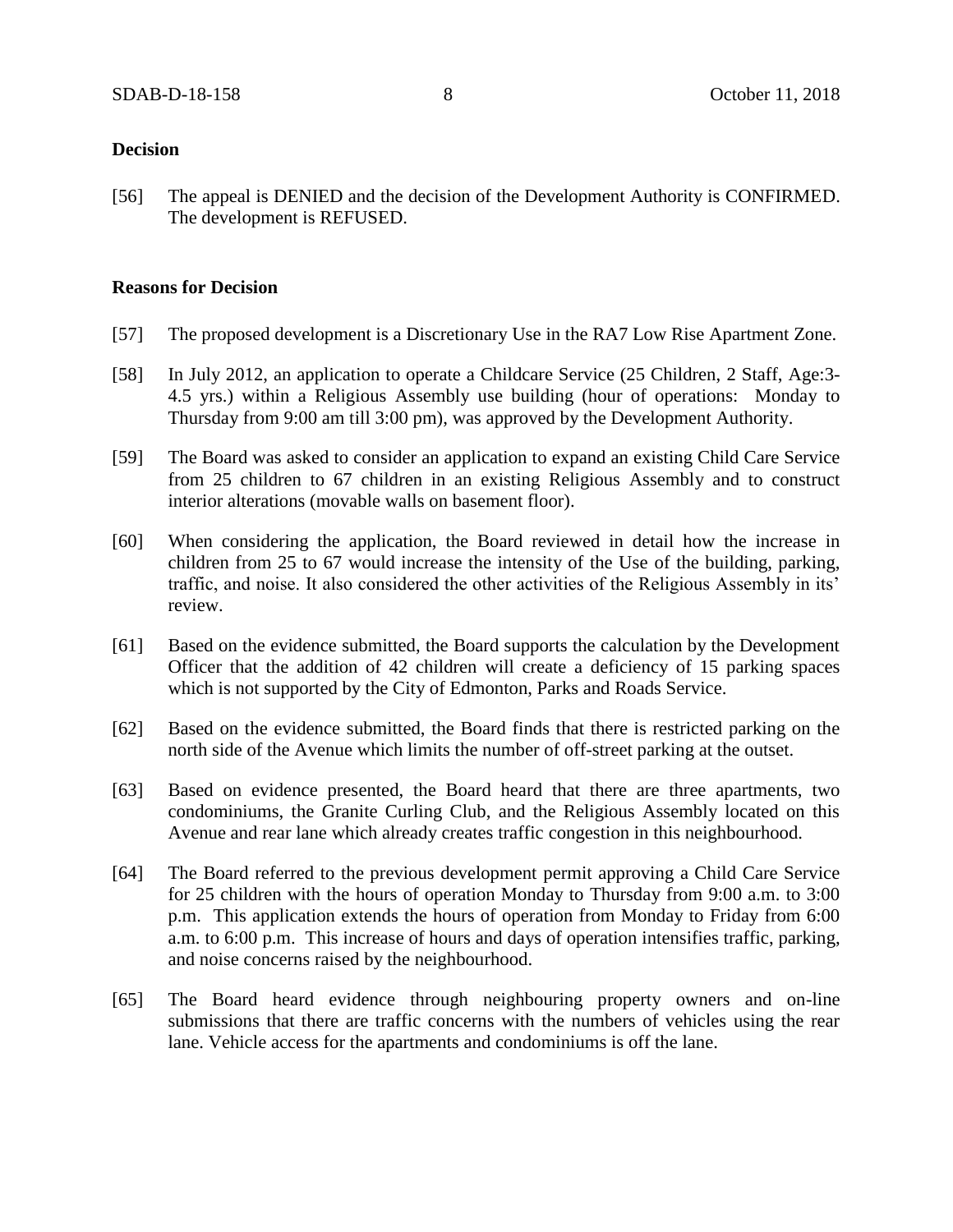- [66] The Board accepts the evidence submitted from the most affected adjacent property owner east of the subject Site that the increase in the number of children will increase noise level and activity in the play area adjacent to their property.
- [67] The Board was presented with parking options on other lots or sites in the immediate vicinity for the Child Care Service. However, they cannot accept those options as there is no evidence that those are legal parking spaces.
- [68] The Board was asked to consider reducing the number of children for this development permit application. The Appellant presented two different options in order to address the variances and the concerns of the neighbourhood. The Development Officer was not prepared to review alternate options at this time. The Board supports the Development Officer's decision and requires further information for them to consider a reduced number of children for this application. Therefore, the Board dealt with the original development permit as applied for to the Development Officer.
- [69] Based on the above, it is the opinion of the Board that the proposed development will unduly interfere with the amenities of the neighbourhood, and materially interfere with or affect the use, enjoyment or value of neighbouring parcels of land.

Mr. V. Laberge, Presiding Officer Subdivision and Development Appeal Board

Board Members in Attendance: Ms. P. Jones; Mr. A. Bolstad; Mr. R. Hachigian; Ms. M. McCallum

c.c. City of Edmonton, Development & Zoning Services, Attn: Ms. H. Xu / Mr. A. Wen / Mr. Welch City of Edmonton, Parking and Roads Services, Attn: Mr. Murphy